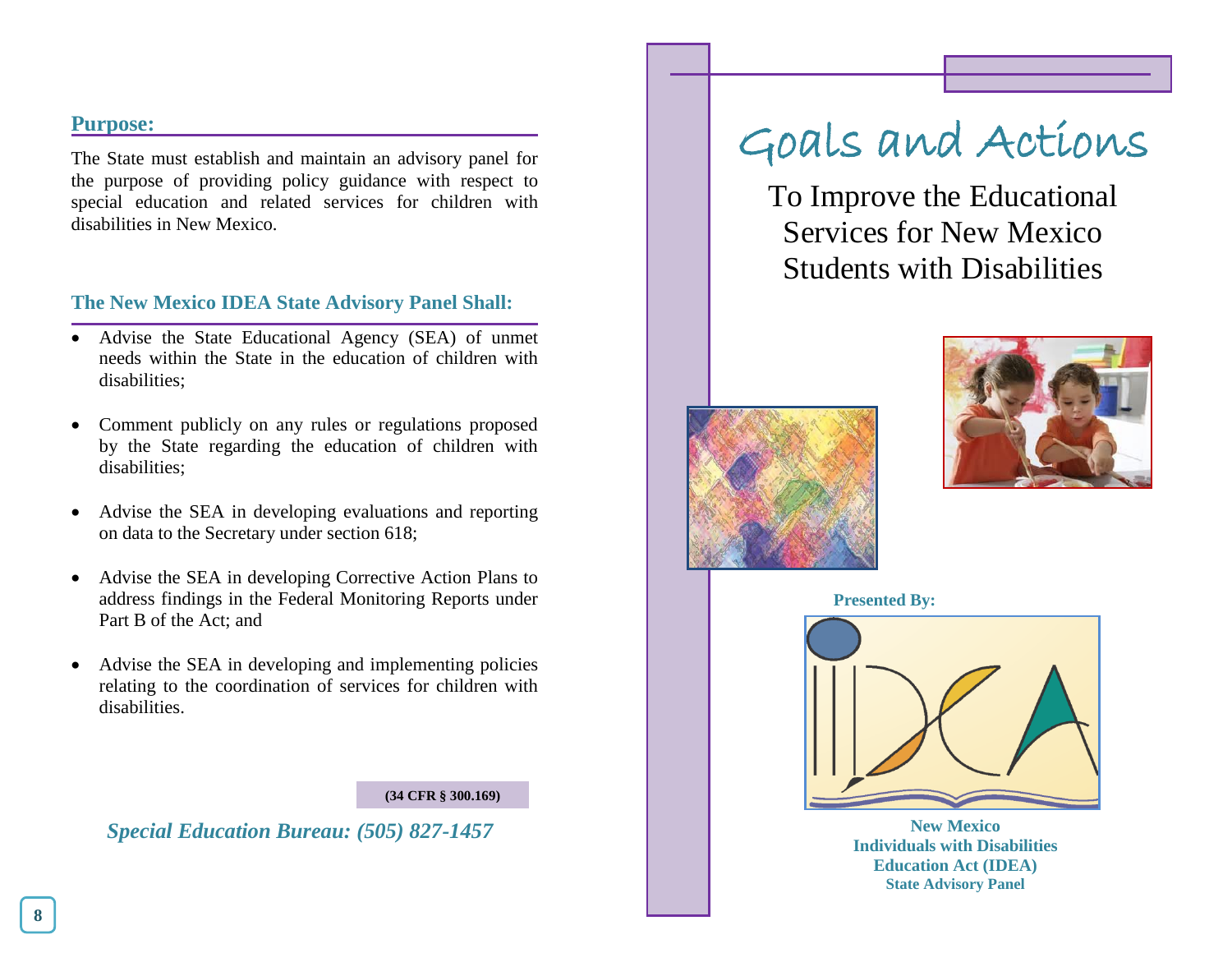

**New Mexico Individuals with Disabilities Education Act (IDEA) State Advisory Panel**

#### **Vision**

It is the vision of the New Mexico IDEA State Advisory Panel that all children receive an appropriate education, and are contributing members of their communities and society with a high quality of life.

#### **Mission**

It is the mission of the New Mexico IDEA State Advisory Panel to collaborate with and advise the New Mexico Public Education Department to enhance, promote, and advocate for a high quality education to meet the needs of students with disabilities.

## Who Should Serve on the IDEA Panel and Who Can Participate?

#### **Service to New Mexicans:**

The New Mexico IDEA State Advisory Panel shall consist of members appointed by the Governor, or any other official authorized under State law to make such appointments, be representative of the State population, and be composed of individuals involved in, or concerned with, the education of children with disabilities, including:

- $\overline{\phantom{a} \overline{\phantom{a}}}$  Parents of children with disabilities (ages birth through 26)
- $\ddot{\phantom{a}}$  Individuals with disabilities
- $\blacksquare$  Teachers
- $\overline{\phantom{a} \bullet}$  Representatives of institutions of higher education that prepare special education and related services personnel
- $\overline{\phantom{a}}$  State and local education officials, including officials who carry out activities under Subtitle B of Title VII of the McKinney-Vento Homeless Assistance Act (42 U.S.C. 11431 et seq.)
- $\overline{\mathbf{A}}$  Administrators of programs for children with disabilities
- $\overline{\text{L}}$  Representatives of other State agencies involved in the financing or delivery of related services to children with disabilities
- $\overline{\phantom{a}}$  Representatives of private schools and public charter schools
- Not less than one representative of vocational, community, or business organization concerned with the provision of transition services to children with disabilities
- $\overline{+}$  A representative from the State child welfare agency responsible for foster care
- $\overline{\text{L}}$  Representatives from the State juvenile and adult corrections agencies **(34 CFR § 300.168)**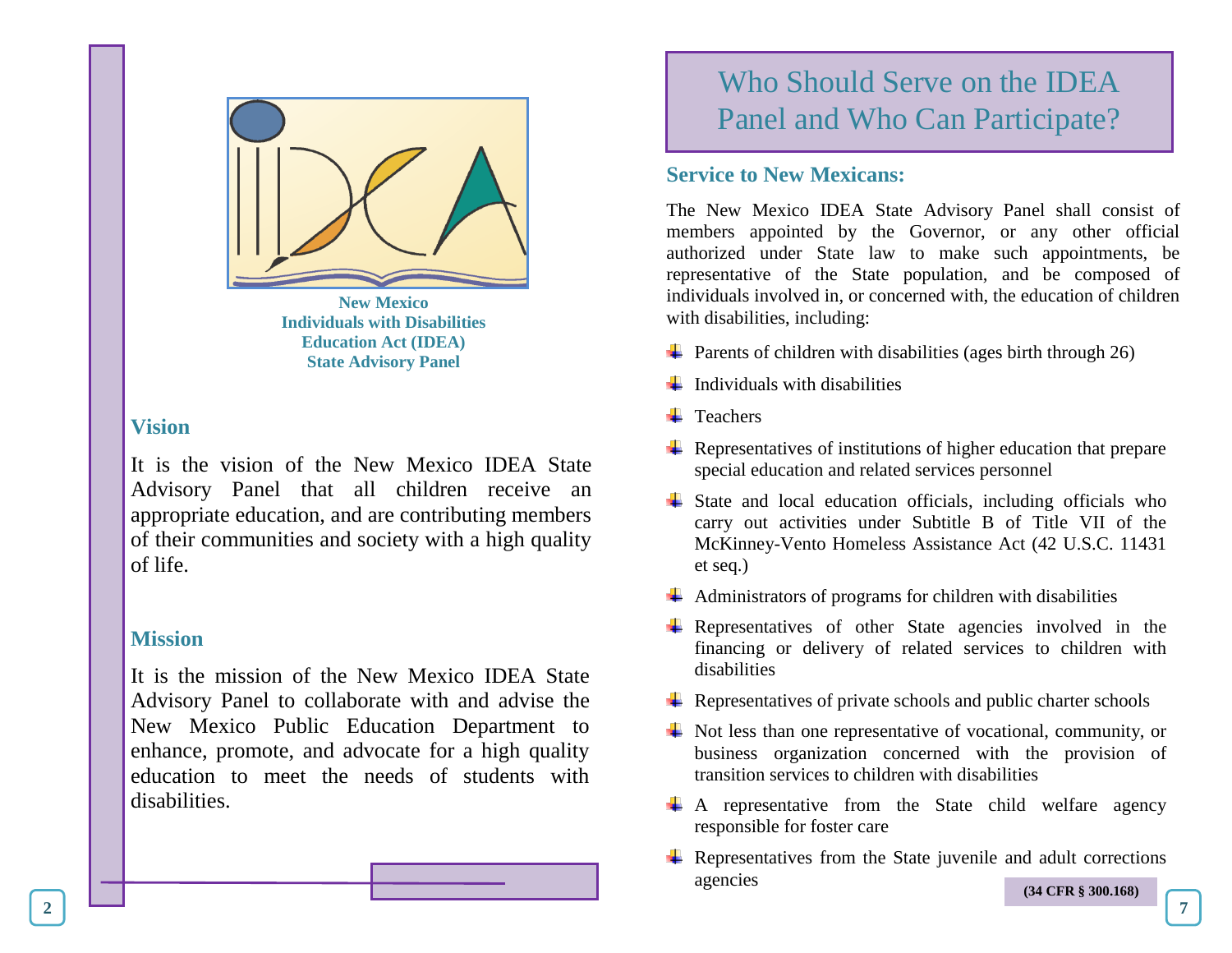## Office of Special Education Programs (OSEP) Differentiated Monitoring

## Goal

The New Mexico IDEA State Advisory Panel will promote high yield strategies to reduce student dropout rates and directly increase graduation rates.



### **The New Mexico IDEA State Advisory Panel Will:**

- A. Investigate factors that may contribute to student drop-out rates within the state and across the nation;
- B. Analyze New Mexico data on drop-out and graduation rates to identify trends;
- C. Research national-trends for communities with high graduation rates for students with disabilities; and
- D. Advise the PED, based upon the data analysis, regarding results driven practices that support high school completion and transition to college and career.

The New Mexico IDEA State Advisory Panel is Guided by the Following Beliefs:

#### *1. All Children Are:*

- $\triangleright$  Valuable
- Learners
- **Contributors**
- Unique individuals
- $\triangleright$  Decision makers

#### *2. Families Are:*

- $\triangleright$  Important
- Knowledgeable
- Decision makers
- Valuable partners in the educational process and are committed to working with school personnel



#### *3. Teachers and School Staff Are:*

- $\triangleright$  Promoting self-determination
- $\triangleright$  Teaching self-advocacy
- $\triangleright$  Well-trained and highly effective
- $\triangleright$  Cross-trained in both special education, regular education, and evidence-based practices
- $\triangleright$  Committed to collaborating with families, service agencies, and community members

#### *4. Schools Are:*

- $\triangleright$  Safe
- $\triangleright$  Welcoming to students, parents, and staff
- $\triangleright$  Accommodating to all students
- $\triangleright$  Employing highly effective teachers
- $\triangleright$  Adequately staffed to meet the needs of each student

The New Mexico IDEA State Advisory Panel will demonstrate its commitment to all students with disabilities and their families within the educational setting. Members choose to participate in the process of supporting the following initiatives:

- Results Driven Accountability (RDA)
- Every Student Succeeds Act (ESSA)
- Office of Special Education Program (OSEP) Differentiated Monitoring